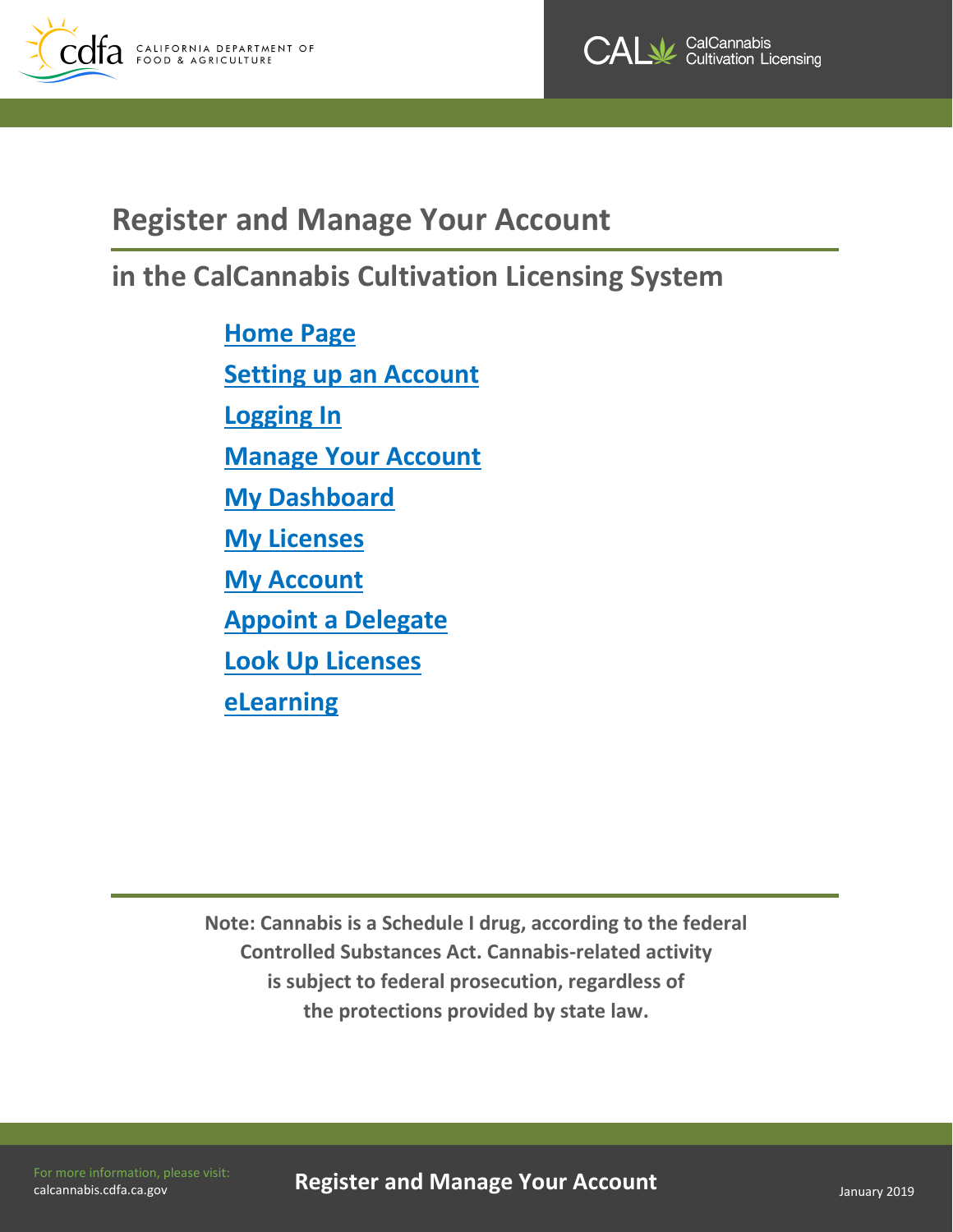



### <span id="page-1-0"></span>**Home Page**

From the **[Home](https://aca6.accela.com/calcannabis/)** page, you can:

- Register for a new account
- Look up licenses
- Log into your account
- Find eLearning resources



# <span id="page-1-1"></span>**Setting up an Account**

Here's a step-by-step instruction for setting up your account:

- On the **[Home](https://aca6.accela.com/calcannabis/)** page, select Register for an Account
- Account Registration Step 1 page:
	- Check box to accept the terms
	- Click Continue Registration
- Account Registration Step 2 page:
	- Enter your **User Name**, an **E-mail Address**, a **Password** *(re-enter password to confirm)*, and a **Security Question** and **Answer**
		- Password requirements:
			- Minimum of 8 character(s)
			- Must contain each of the following
			- At least 1 upper-case letter(s) (A, B, C, ...)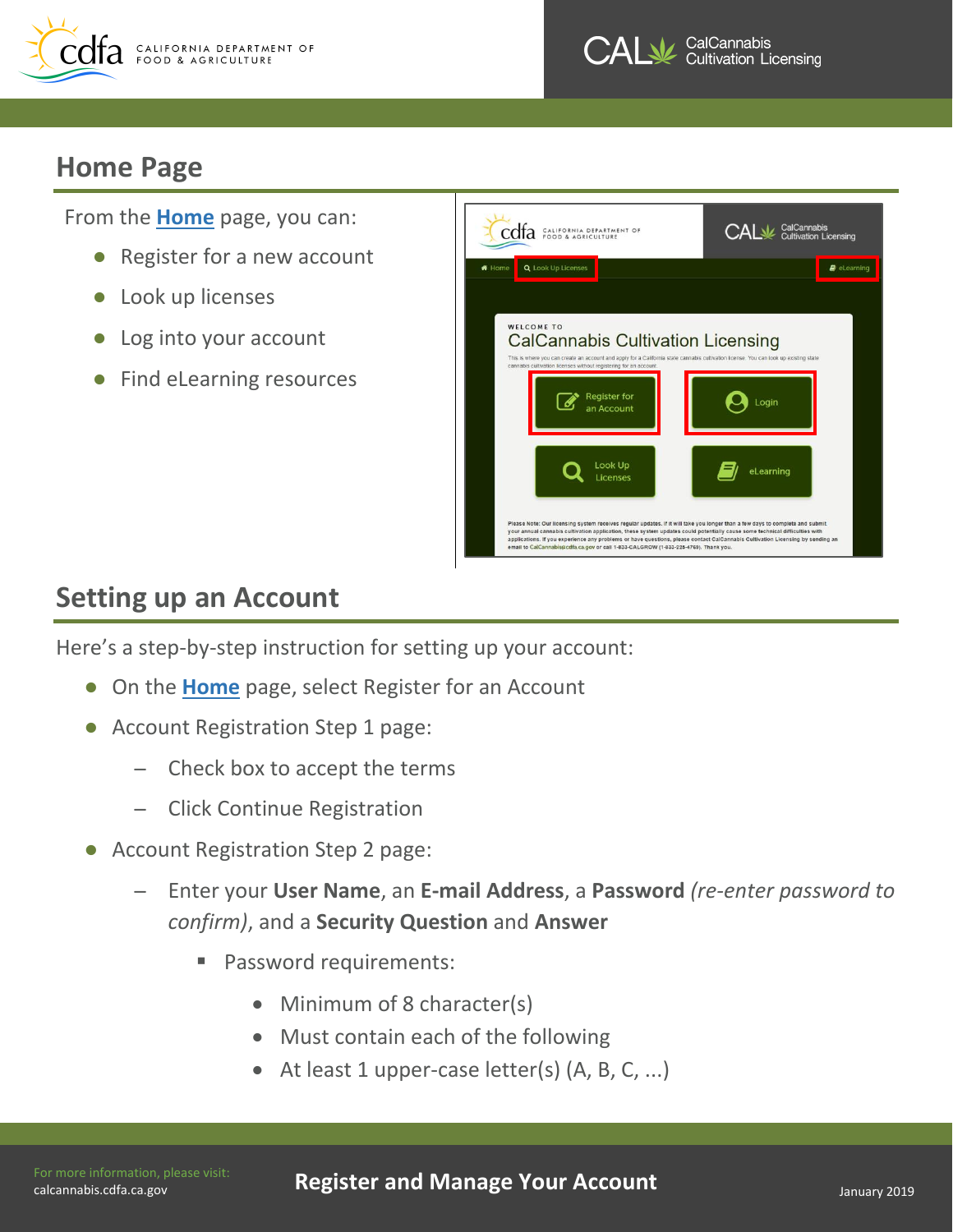



- At least 1 number(s)  $(1, 2, 3, ...)$
- At least 1 special character(s)  $($ ? @ \$ etc.)
- Must not contain your User Name
- Cannot be any of your previous 5 passwords
- Click **Add New** to continue
- Contact Information pop-up window:
	- Enter your **First** and **Last** name *(required)*, your **Legal Business Name**, your **Business Title**, **Phone (required), E-mail** (required), and **Preferred Channel** of communication: *e-mail or postal mail (required)*
	- Click Add Contact Address to continue
- Contact Address Information pop-up window:
	- Enter **Address Type Business**, **Home**, and **Mailing** (create each one, even if they are the same address, you'll need them in the application process)
	- Enter Address Line 1 (and optionally Address Line 2), City, State, Zip Code, and County
	- Click **Save and Add Another** (to add all three address types)
	- When done, click **Save and Close**
	- Click Continue
- Pop-up confirmation message click **Continue**
- On the **Account Registration Step 2** page, be sure to click **Continue Registration** to save your new account (if you forget, your account won't be created!)

You can now return to the **[Home](https://aca6.accela.com/calcannabis/)** page where you can **Login** with the information you just created.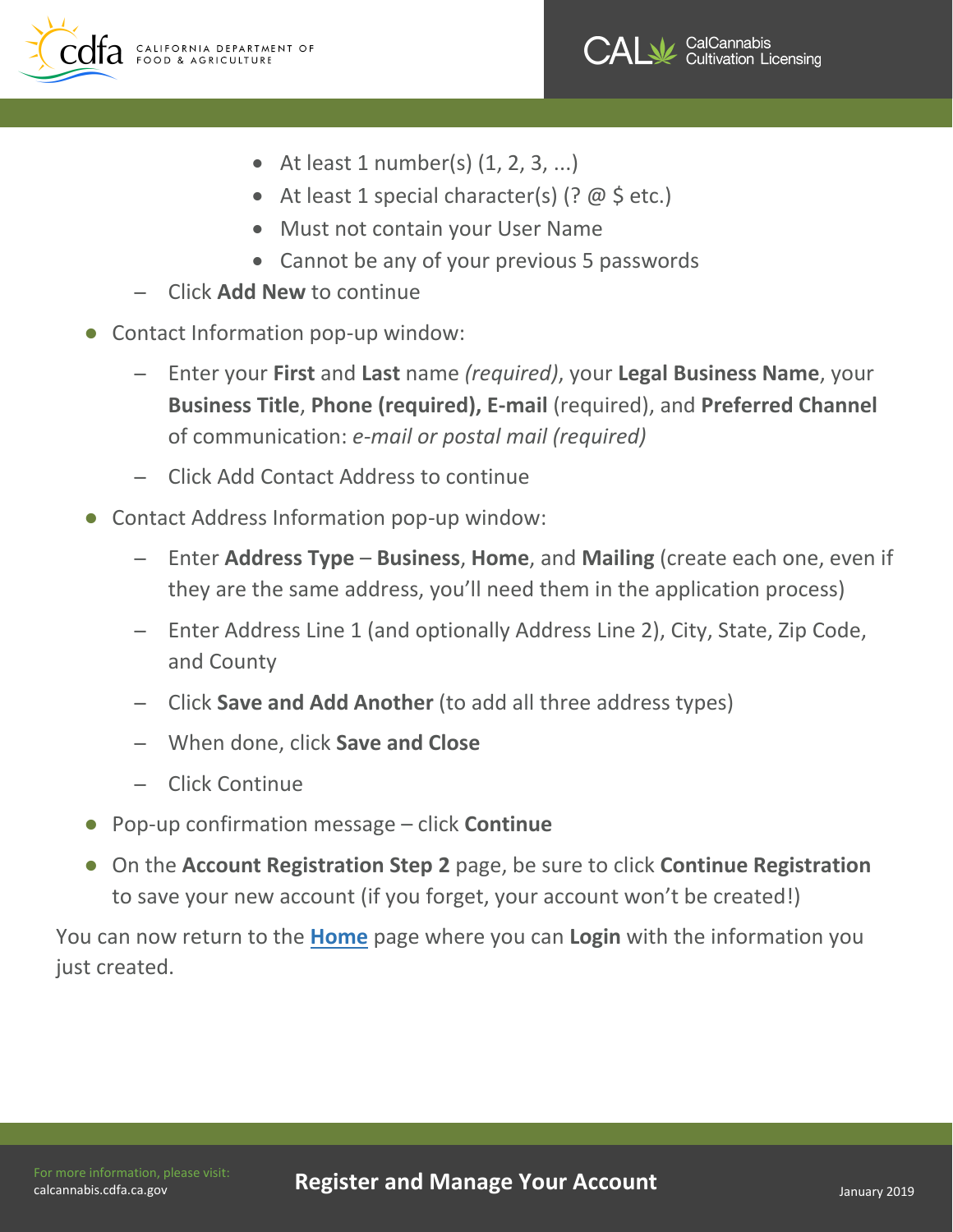



## <span id="page-3-0"></span>**Logging In**

You have now created an account and are ready to log in. Return to the **[Home](https://aca6.accela.com/calcannabis/)** page and click on the **Login** link to begin.

Enter your **Username** and **Password** and click **Login** to begin

If you're using your personal computer, you can check the box **Remember me on this computer** to save your username on the CalCannabis Licensing System.

| <br><b>A</b> Home<br><b>Q</b> Look Up Licenses                                                                                                                                                                                                                              | $\blacksquare$ eLearning                              |
|-----------------------------------------------------------------------------------------------------------------------------------------------------------------------------------------------------------------------------------------------------------------------------|-------------------------------------------------------|
|                                                                                                                                                                                                                                                                             |                                                       |
| <b>WELCOME TO</b><br><b>CalCannabis Cultivation Licensing</b><br>This is where you can create an account and apply for a California state cannabis cultivation license. You can look up existing state<br>cannabis cultivation licenses without registering for an account. |                                                       |
| <b>Register for</b><br>Loain<br>an Account                                                                                                                                                                                                                                  |                                                       |
|                                                                                                                                                                                                                                                                             |                                                       |
| CALIFORNIA DEPARTMENT OF<br>FOOD & AGRICULTURE                                                                                                                                                                                                                              | <b>CALM</b> CalCannabis<br>CALM Cultivation Licensing |
| Q Look Up Licenses<br>备 Home                                                                                                                                                                                                                                                | $\mathbf{\Theta}$ eLearning                           |
| Login<br>Username:<br>Password:                                                                                                                                                                                                                                             |                                                       |
| I've forgotten my password or username<br>Remember me on this computer<br>New Users: Register for an Account                                                                                                                                                                |                                                       |
| Please Login<br>Enter your username and password to log in                                                                                                                                                                                                                  |                                                       |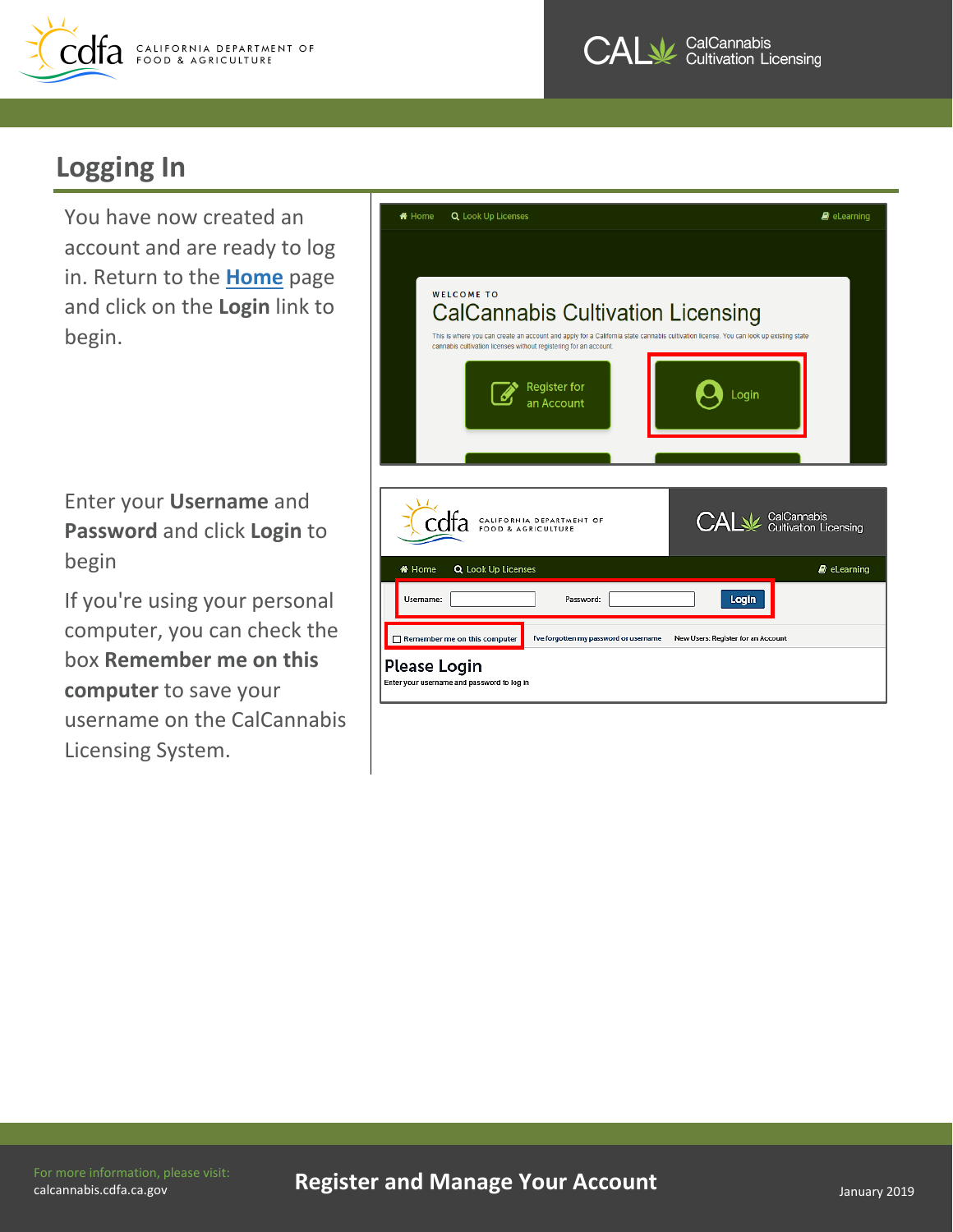



### <span id="page-4-0"></span>**Manage Your Account**

Let's explore the functions you can use and information you can access after logging into the CalCannabis Licensing System.

### <span id="page-4-1"></span>**My Dashboard**

The **My Dashboard** tab displays the page shown here. You can begin the process of applying for a cannabis cultivation license with the **Apply for a License**  button, or view your applications, licenses and other records with **View my Licenses**.

On this page you can resume work on a saved application, pay fees, view the status of an application, or view your license details when issued a cannabis cultivation license.

#### <span id="page-4-2"></span>**My Licenses**

The **My Licenses** tab lists any application or license records associated with yo ur account.



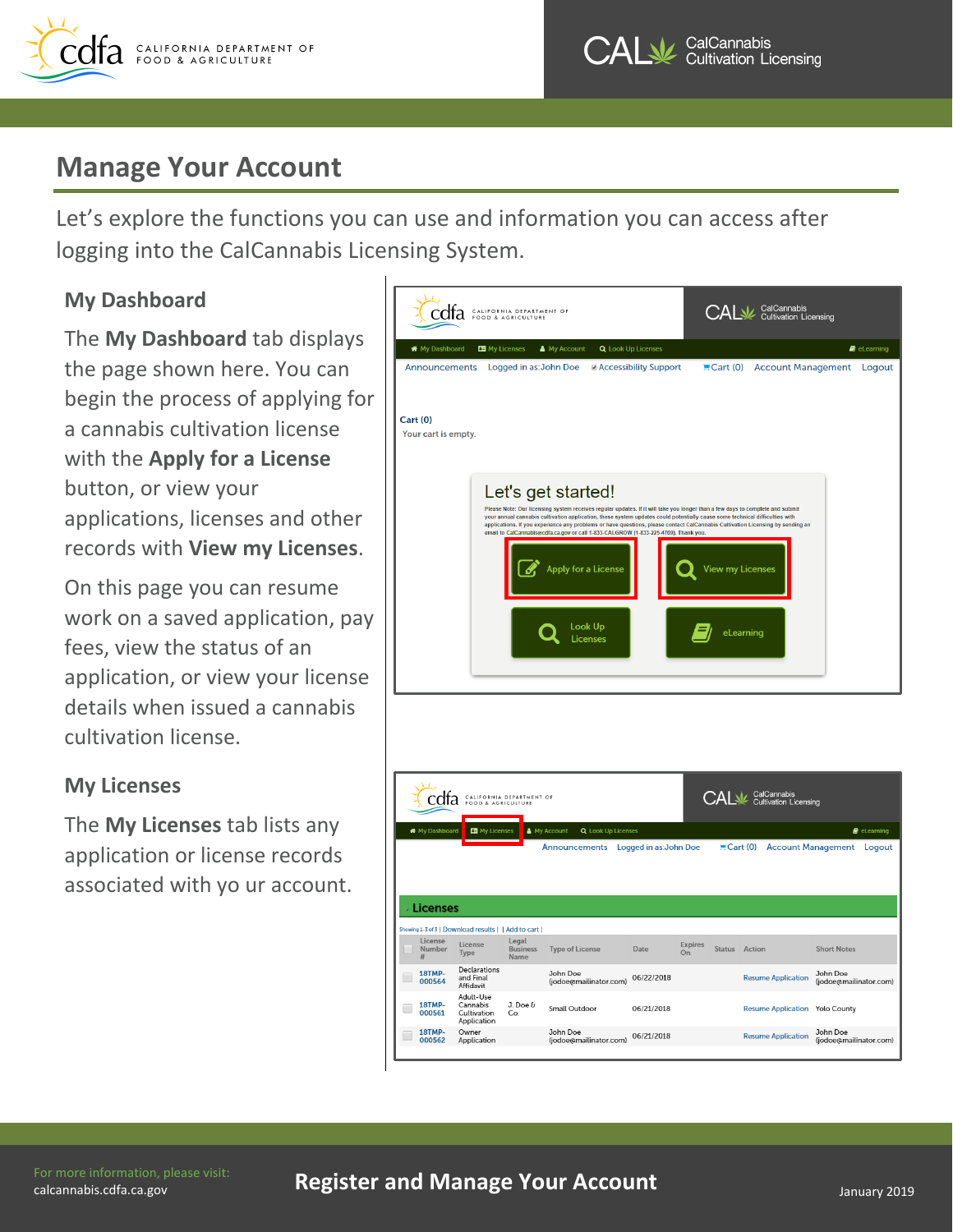

CalCannabis **Cultivation Licensing** 

#### <span id="page-5-0"></span>**My Account**

The **My Account** tab on the **Home** page displays the page at right. Information displayed includes your **Account Type**, **Login Information**, and **Contact Information**.

You can make changes to your **Login Information** by clicking the **Edit** button. A pop-up window lets you change your email address, password, and security question and answer.

In the **Contact Information** section, you can edit your own address, e-mail, phone, and other personal information. You can also enter contact information for anyone else you want added to your account.

| * My Dashboard                                                               | <b>ED</b> My Licenses               | & My Account                     | <b>Q</b> Look Up Licenses |                                                                                                                                                                 |      |                     |          |                                    | & elearning     |
|------------------------------------------------------------------------------|-------------------------------------|----------------------------------|---------------------------|-----------------------------------------------------------------------------------------------------------------------------------------------------------------|------|---------------------|----------|------------------------------------|-----------------|
|                                                                              |                                     |                                  |                           |                                                                                                                                                                 |      |                     |          |                                    |                 |
|                                                                              |                                     |                                  |                           | Announcements Logged in as:John Doe                                                                                                                             |      |                     |          | Cart (0) Account Management Logout |                 |
|                                                                              |                                     |                                  |                           |                                                                                                                                                                 |      |                     |          |                                    |                 |
|                                                                              |                                     |                                  |                           |                                                                                                                                                                 |      |                     |          |                                    |                 |
|                                                                              |                                     |                                  |                           |                                                                                                                                                                 |      |                     |          |                                    |                 |
|                                                                              | <b>Manage Your Account</b>          |                                  |                           |                                                                                                                                                                 |      |                     |          |                                    |                 |
|                                                                              |                                     |                                  |                           | Any updates made to personal contact information within this section will be used for future applications ONLY. If you possess any existing Licenses or License |      |                     |          |                                    |                 |
|                                                                              |                                     |                                  |                           | Applications then you must call CDFA at 1-833-CAL-GROW to make this change in order to ensure the contact information on the license is current.                |      |                     |          |                                    |                 |
|                                                                              |                                     |                                  |                           |                                                                                                                                                                 |      |                     |          |                                    |                 |
|                                                                              |                                     |                                  |                           |                                                                                                                                                                 |      |                     |          |                                    |                 |
| <b>Account Type</b>                                                          |                                     |                                  |                           |                                                                                                                                                                 |      |                     |          |                                    |                 |
|                                                                              |                                     |                                  |                           |                                                                                                                                                                 |      |                     |          |                                    |                 |
|                                                                              |                                     |                                  |                           |                                                                                                                                                                 |      |                     |          |                                    |                 |
|                                                                              |                                     |                                  |                           |                                                                                                                                                                 |      |                     |          |                                    |                 |
|                                                                              |                                     |                                  |                           |                                                                                                                                                                 |      |                     |          |                                    |                 |
|                                                                              |                                     |                                  |                           |                                                                                                                                                                 |      |                     |          |                                    |                 |
|                                                                              |                                     |                                  |                           |                                                                                                                                                                 |      |                     |          |                                    |                 |
|                                                                              | <b>Login Information</b>            |                                  |                           |                                                                                                                                                                 |      |                     |          |                                    | Edit            |
|                                                                              |                                     |                                  |                           |                                                                                                                                                                 |      |                     |          |                                    |                 |
|                                                                              |                                     | jidoe                            |                           |                                                                                                                                                                 |      |                     |          |                                    |                 |
|                                                                              |                                     | idue@mainator.com                |                           |                                                                                                                                                                 |      |                     |          |                                    |                 |
|                                                                              |                                     | ******                           |                           |                                                                                                                                                                 |      |                     |          |                                    |                 |
|                                                                              |                                     | What is your morn's maidon name? |                           |                                                                                                                                                                 |      |                     |          |                                    |                 |
|                                                                              |                                     |                                  |                           |                                                                                                                                                                 |      |                     |          |                                    |                 |
|                                                                              |                                     |                                  |                           |                                                                                                                                                                 |      |                     |          |                                    |                 |
|                                                                              |                                     |                                  |                           |                                                                                                                                                                 |      |                     |          |                                    |                 |
|                                                                              | <b>Contact Information</b>          |                                  |                           |                                                                                                                                                                 |      |                     |          |                                    |                 |
|                                                                              |                                     |                                  |                           |                                                                                                                                                                 |      |                     |          |                                    |                 |
|                                                                              |                                     |                                  |                           |                                                                                                                                                                 |      |                     |          |                                    |                 |
|                                                                              | Showing 1-1 of 1   Download results |                                  |                           |                                                                                                                                                                 |      |                     |          |                                    |                 |
| Citizen Account<br>Uper Namer<br>E-mail:<br>Danmargel-<br>Security Question: |                                     | <b>Legal Business</b>            |                           | <b>Business</b>                                                                                                                                                 |      |                     |          |                                    |                 |
|                                                                              | First Name                          | Name                             | <b>Last Name</b>          | Name                                                                                                                                                            | FEIN | <b>Contact Type</b> | Status   |                                    | Full Name       |
| Action                                                                       |                                     |                                  |                           |                                                                                                                                                                 |      |                     |          |                                    |                 |
| Actions-                                                                     | John                                |                                  | Doe                       |                                                                                                                                                                 |      | Individual          | Approved |                                    | <b>John Doe</b> |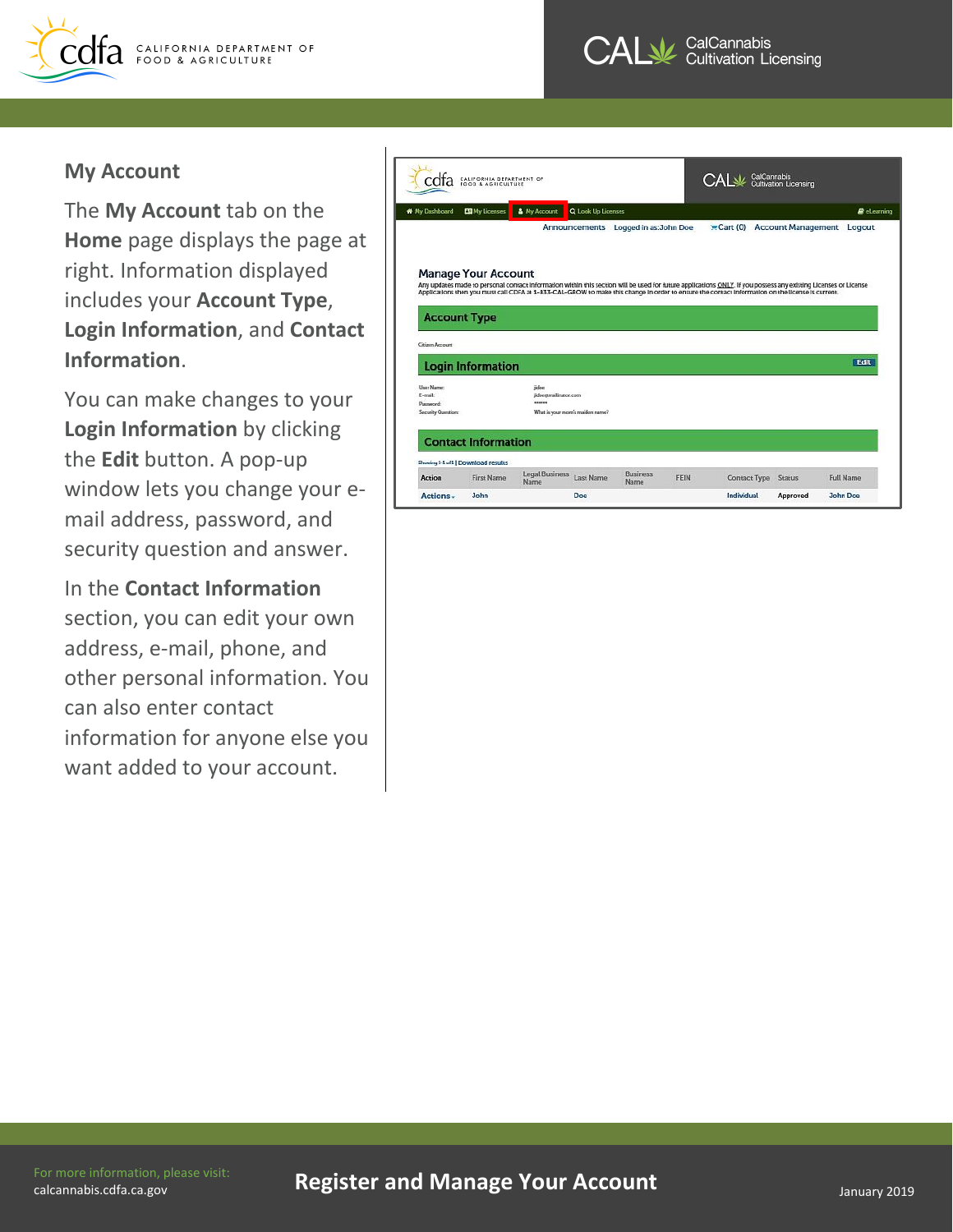



#### <span id="page-6-0"></span>**Appoint a Delegate**

You can give another registered CalCannabis account-holder access to your records and licenses, enabling that person to help you with your interactions with CalCannabis.

In the **Managing Your Account**  page, scroll to the **Delegates**  section at the bottom. Click **Add a Delegate**.

In the **Add a Delegate** pop-up window, type in the name and email address, as the person registered them to create their CalCannabis account. If either is incorrect, the system won't recognize the person.

Under **Set Delegate Permission**, choose the record types (**Categories**) you want your delegate to have access to. **Save**  those selections and then choose what tasks you want your delegate to handle for you. You can **Add a Personal Note** to the email invitation the system sends the delegate. That email asks them to sign into the

#### **Manage Your Account**

|                                                                        |                            | Any updates made to personal contact information within this section will be used for future applications <u>ONCT</u> . If you possess any existing Licenses or License<br>Applications then you must call CDFA at 1-833-CAL-GROW to make this change in order to ensure the contact information on the license is current. |                     |               |               |                       |
|------------------------------------------------------------------------|----------------------------|-----------------------------------------------------------------------------------------------------------------------------------------------------------------------------------------------------------------------------------------------------------------------------------------------------------------------------|---------------------|---------------|---------------|-----------------------|
|                                                                        |                            | The email address you have entered has been linked to you as an individual. Changing it prior to application submission could result in your being locked out of<br>your account, experiencing delays in the processing of your application, or the inability to receive notifications of application updates.              |                     |               |               |                       |
| <b>Account Type</b>                                                    |                            |                                                                                                                                                                                                                                                                                                                             |                     |               |               |                       |
| <b>Citizen Account</b>                                                 |                            |                                                                                                                                                                                                                                                                                                                             |                     |               |               |                       |
|                                                                        | <b>Login Information</b>   |                                                                                                                                                                                                                                                                                                                             |                     |               |               | Edit                  |
| <b>User Name:</b><br>F-mail:<br>Password:<br><b>Security Question:</b> |                            | jadoe<br>jadoe@mailinator.com<br>******<br>favorite color                                                                                                                                                                                                                                                                   |                     |               |               |                       |
|                                                                        | <b>Contact Information</b> |                                                                                                                                                                                                                                                                                                                             |                     |               |               |                       |
| Showing 1-1 of 1   Download results                                    |                            |                                                                                                                                                                                                                                                                                                                             |                     |               |               |                       |
| <b>First Name</b>                                                      | <b>Last Name</b>           | <b>Legal Business Name</b>                                                                                                                                                                                                                                                                                                  | <b>Contact Type</b> | <b>Status</b> | <b>Action</b> |                       |
| <b>John</b>                                                            | Doe                        | J. Doe & Co.                                                                                                                                                                                                                                                                                                                | <b>Individual</b>   | Approved      | Actions -     |                       |
| <b>Delegates</b>                                                       |                            |                                                                                                                                                                                                                                                                                                                             |                     |               |               | <b>Add a Delegate</b> |
| People who can access my account<br>None                               |                            |                                                                                                                                                                                                                                                                                                                             |                     |               |               |                       |
| People whose account I can access<br>None                              |                            |                                                                                                                                                                                                                                                                                                                             |                     |               |               |                       |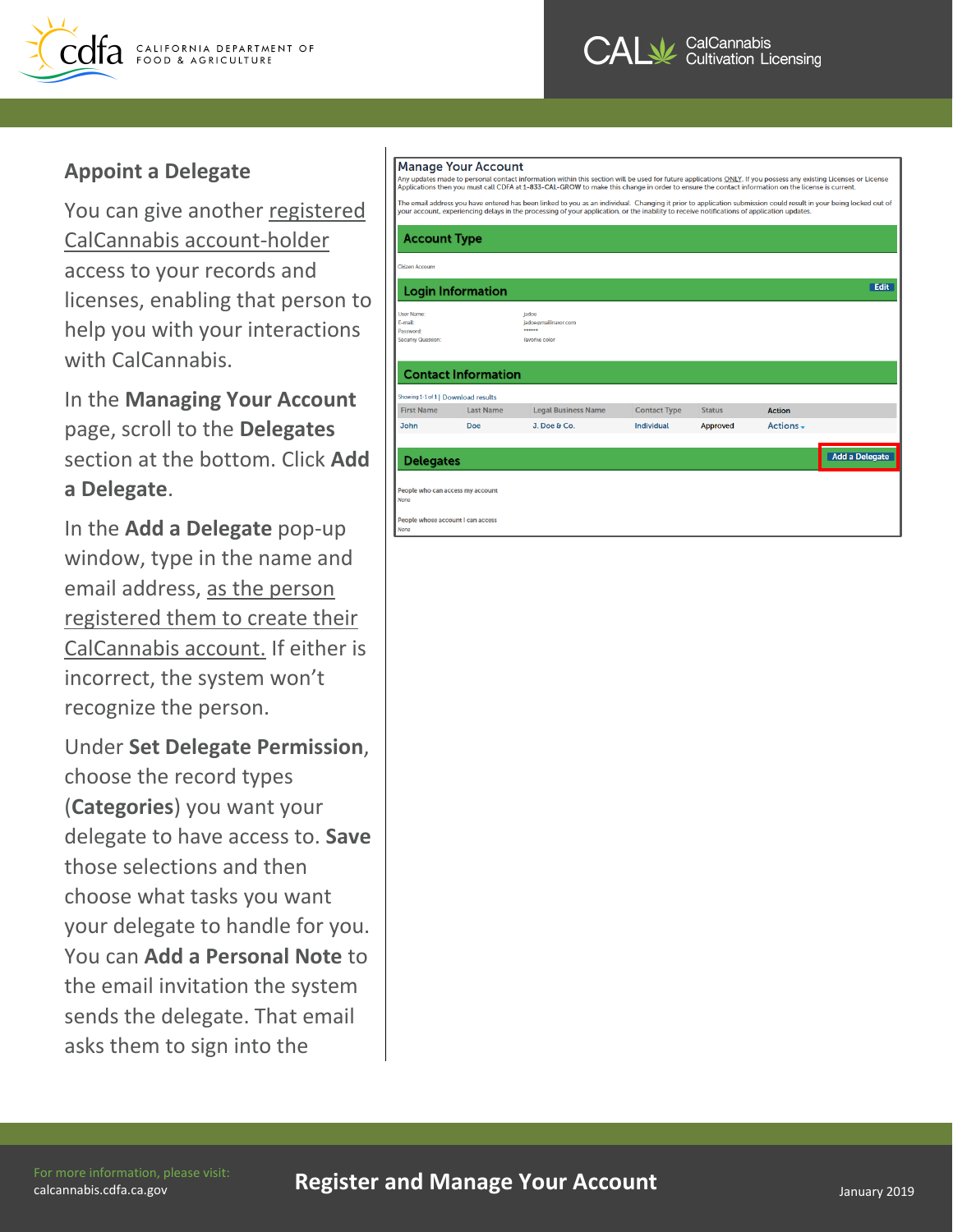



CalCannabis system and accept your invitation to be a delegate.

Click the **I'm not a robot**  checkbox. You may be asked to verify some images to prove you're a real person.

Finally, click **Invite a Delegate** to send the invite to your appointed delegate.

# **Add a Delegate**

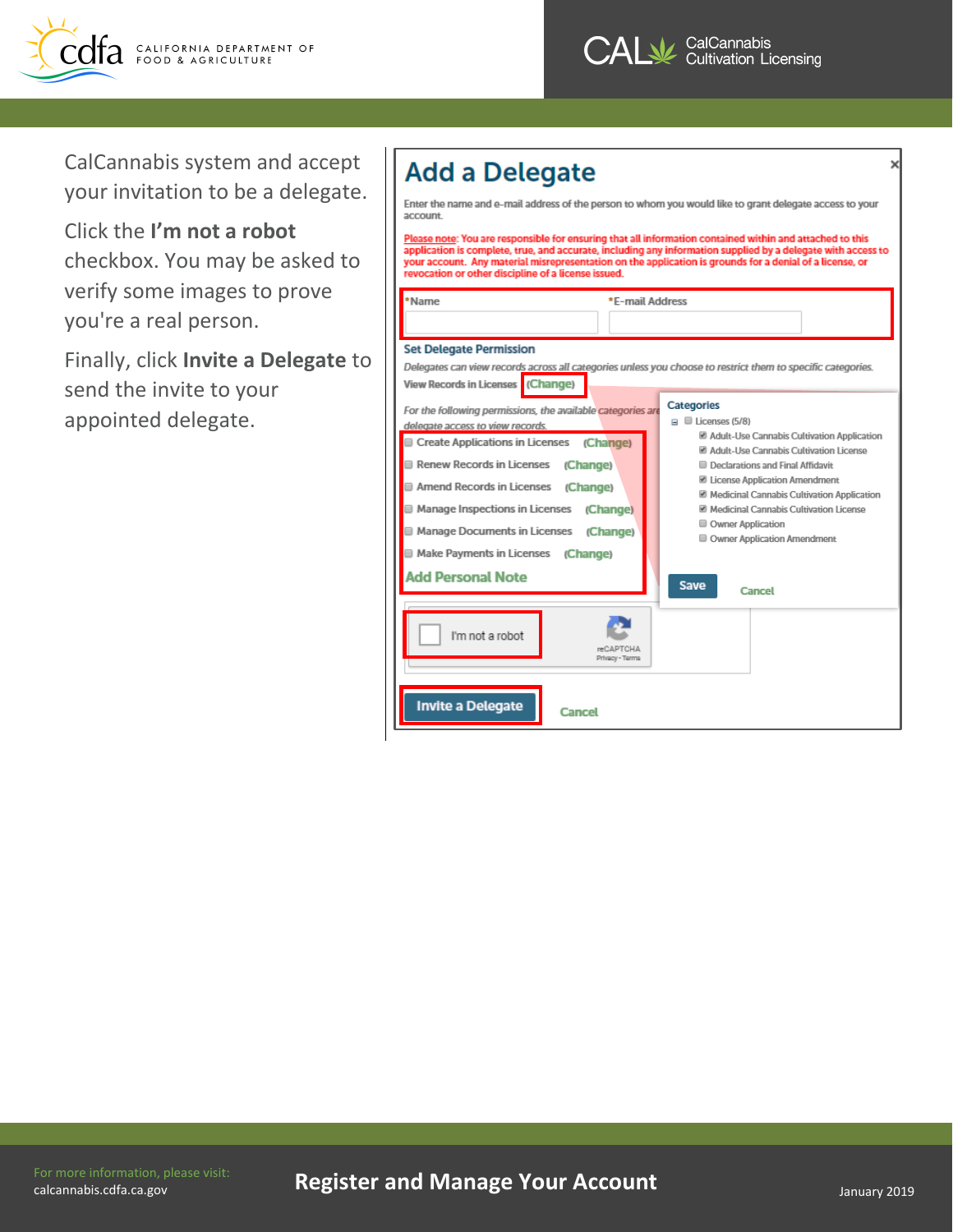



#### <span id="page-8-0"></span>**Look Up Licenses**

The final link on the **Home** page is for **Look Up Licenses**.

On this page – without logging into the system – anyone can search for publicly available information on licenses issued by the CalCannabis Licensing Program, using the search fields under **General Search**.

Log into your registered account, and your own records show at the top of the page, and search results may include your own license and non-license records, such as applications and amendments.

You can search using a full or partial **License Number**, or by choosing a **License Type** from the dropdown list. You can search for licenses issued between a start or end date, and you can also further narrow a search by adding the **License Status**. After selecting an **Adult-Use**, **Medicinal**, or **Temporary**  license type, you can use the **Search Additional Criteria**  option.



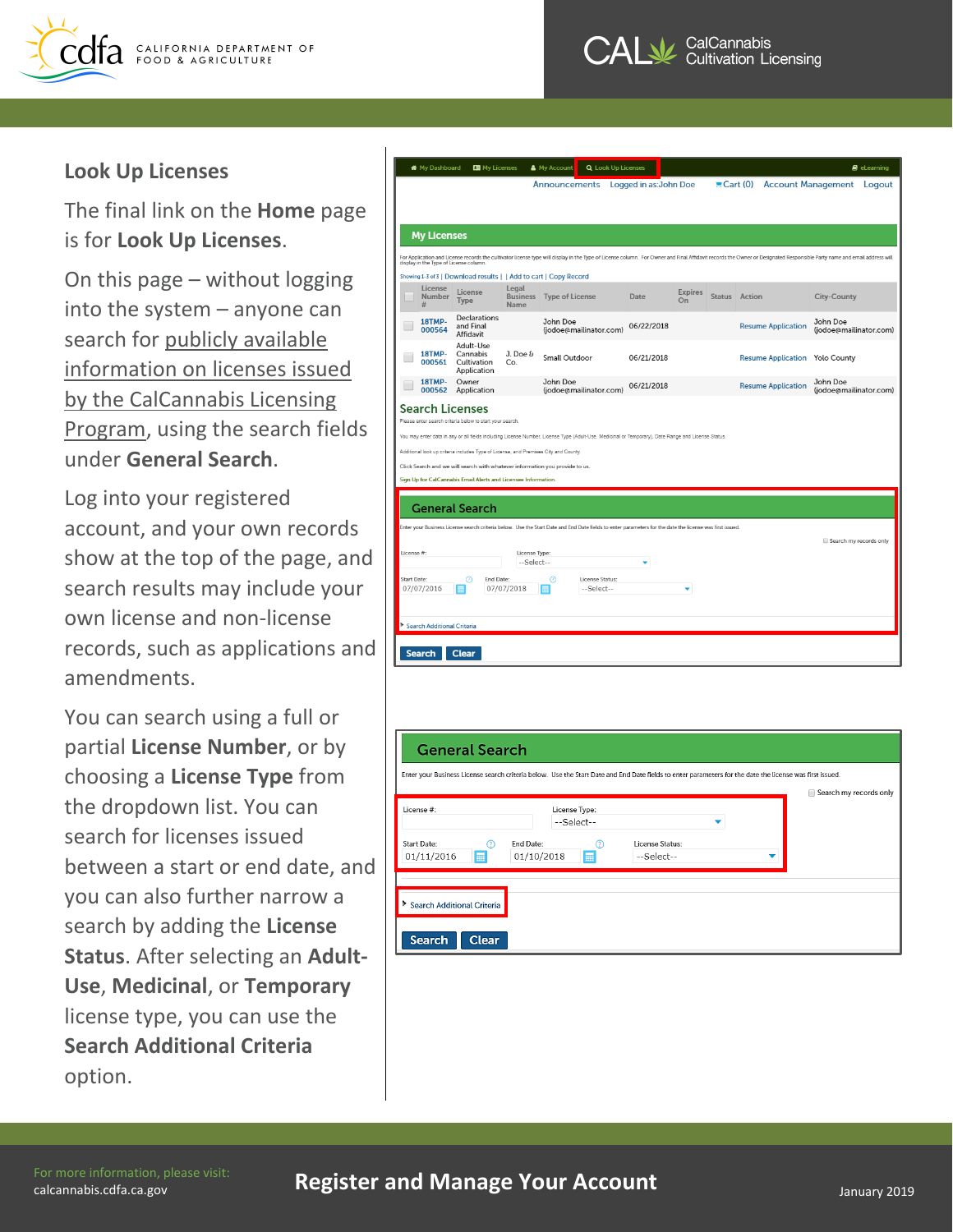



This option allows you to search by the **License Type** (the category of the cultivation business from Specialty Cottage to Medium size).

You can also add search criteria in **Premises Information** to include only licenses issued within a specific county.

Click **Search**.

The list of records found by your search appears below the **Search** button. You can click **Download results** to a commaseparated values (.CSV) file to open in Excel or a similar tool.

#### **General Search**

| License #:                                                                 |                         | License Type: | Adult-Use Cannabis Cultivation Licens |  |
|----------------------------------------------------------------------------|-------------------------|---------------|---------------------------------------|--|
| <b>Start Date:</b><br>⊚<br>01/11/2016                                      | End Date:<br>01/10/2018 | ⊚<br>■        | License Status:<br>--Select--         |  |
|                                                                            |                         |               |                                       |  |
| Do not include Additional Criteria<br><b>LICENSE TYPE</b><br>License Type: |                         | ω             | --Select--                            |  |

| Search Additional Criteria<br><b>Search</b><br><b>Clear</b> |                                                 |                                                                                                                |                                    |            |                   |               |        |                                         |
|-------------------------------------------------------------|-------------------------------------------------|----------------------------------------------------------------------------------------------------------------|------------------------------------|------------|-------------------|---------------|--------|-----------------------------------------|
|                                                             |                                                 | 200+ Record results matching your search results<br>Click any of the results below to view more details.       |                                    |            |                   |               |        |                                         |
| License                                                     |                                                 | Showing 1-20 of 200   Download results   dd to collection   Add to cart   Copy Record<br><b>Legal Business</b> |                                    |            |                   | <b>Status</b> | Action |                                         |
| Number                                                      | License Type                                    | Name                                                                                                           | <b>Type of License</b> Date        |            | <b>Expires On</b> |               |        | City - County                           |
| <b>TML18-</b><br>0005138                                    | Temporary<br>Cannabis<br>Cultivation<br>License | Nikola<br>Rakocevic                                                                                            | Small Mixed-<br>Light Tier 1       | 07/06/2018 | 11/03/2018        | Active        |        | Unincorporated<br>- Trinity County      |
| TAL18-0005130                                               | Temporary<br>Cannabis<br>Cultivation<br>License | <b>Wave Rider</b><br>Nursery, LLC                                                                              | Small Mixed-<br>Light Tier 1       | 07/06/2018 | 11/03/2018        | Active        |        | Salinas -<br>Monterey<br>County         |
| TAL18-0005127                                               | Temporary<br>Cannabis<br>Cultivation<br>License | <b>Wave Rider</b><br>Nursery, LLC                                                                              | Small Mixed-<br>Light Tier 1       | 07/06/2018 | 11/03/2018        | Active        |        | Salinas -<br>Monterey<br>County         |
| <b>TML18-</b><br>0005121                                    | Temporary<br>Cannabis<br>Cultivation<br>License | Green<br>Mountain<br>Ranch LLC                                                                                 | Specialty<br>Mixed-Light<br>Tier 1 | 07/06/2018 | 11/03/2018        | Active        |        | Unincorporated<br>- Mendocino<br>County |
| <b>TML18-</b><br>0005184                                    | Temporary<br>Cannabis<br>Cultivation            | <b>Trinity Alps</b><br>Collective                                                                              | Small Outdoor                      | 07/05/2018 | 11/02/2018        | Active        |        | Redding - Trinity<br>County             |

[calcannabis.cdfa.ca.gov](http://calcannabis.cdfa.ca.gov/) 

For more information, please visit:<br> [calcannabis.cdfa.ca.gov](http://calcannabis.cdfa.ca.gov/) January 2019<br> **Register and Manage Your Account**